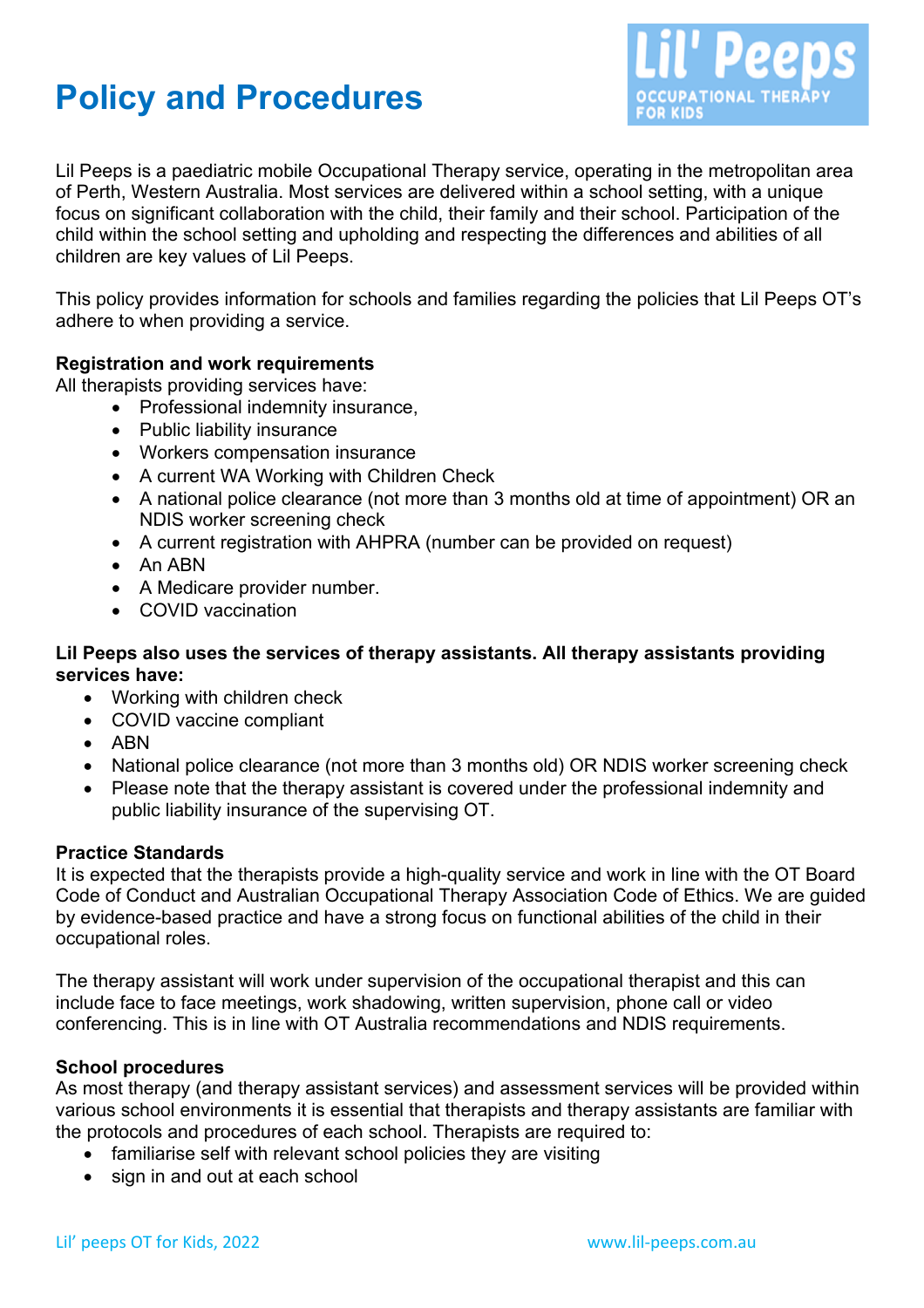- clarify with school administration if they require a copy of their working with children check, insurance details or national police clearance. This is provided annually by Lil Peeps to all partner schools.
- communicate at the end of the of the session with the classroom teacher
- email communication to family at end of the day with a cc to the classroom teacher
- leave therapy area clean and tidy as it was found
- escort child to and from the classroom
- negotiate the space to work in with school staff and be aware of schools Duty of Care policy
- be aware of key emergency procedures of the school
- always seek permission if any resources of the school are required (e.g. photocopy worksheets, borrow whiteboards etc)
- identify and liaise with key contact of the school (i.e. deputy or learning support coordinator) and ask if and when they wish to be informed of a therapists involvement.

# **Communication**

There are minimum expectations for therapists communicating with families and teachers:

- Following intervention sessions, a summary email within 24 hours of the session
- Following an assessment, a written report within 10 working days of the assessment
- Following a session, a brief verbal summary is provided to the teacher (given family has provided verbal consent) and CC of family email is sent to teacher (if family have provided written consent)
- Following a block of 6 group sessions (or number of sessions agreed upon with the family), a summary report to be emailed to families within 1 week of group completing.
- If a client / family member or teacher emails the therapist the therapists should reply within 2 business days, and any new referrals should be forwarded to Berenice Johnston.
- All communication regarding sessions facilitated by a therapy assistant, will be sent to the families and teachers and CC'd to the supervising OT, and sent using the Halaxy platform.

## **Service Model**

Models of service delivery used are dependent on the client wishing to engage the service. Some of the existing service models are:

- School based Screening compulsory or buy option of generic physical assessment
- Family Based referral basis by the family GP or other professional for assessment, support and intervention.
- Government funded referral from a GP for intervention under a Chronic Disease Management Plan, or through self-managed funded (through NDIS) for children with a disability
- Consultation broad services provided to meet an agency's needs, including student supervision, teacher support, professional learning and evaluation and research. This can be individually with the family, or via a workshop.
- Direct intervention to remediate a barrier or promote development of a domain to facilitate participation. This can be group based or individual and delivered by the therapist of therapy assistant.

## **Goals**

Goals form a significant aspect of the services offered by Lil Peeps, to ensure the therapy achieves the desired outcomes, and to ensure services are efficient and have an end point. Time frames for these goals may vary but the intention is to ensure that families do not feel the burden of consistent ongoing therapy. The overarching aim is to ensure outcomes are measurable so it can be determined if the goals have been achieved and this then allows the therapist to look for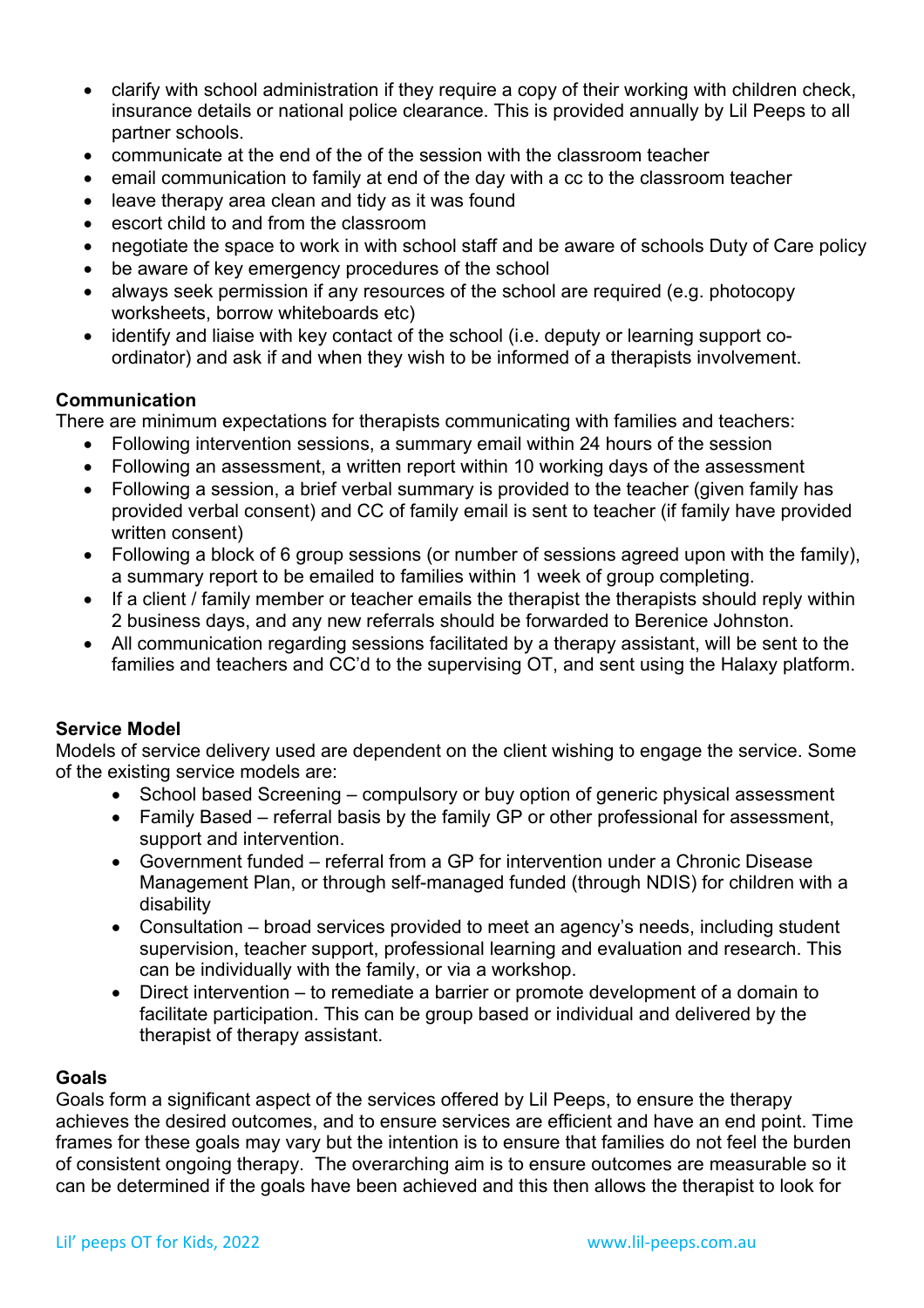discharge opportunities. Goals will be reflected and reported on in an intervention summary at an interval agreed upon by the occupational therapist and the family.

## **Assessment**

This may represent a one-off interaction with a client, or may be part of the therapeutic process, A range of assessment options are available for occupational therapists to access, including OT screening, Sensory Profiles, Developmental Test of Visual Perception, Movement ABC, Handwriting assessments, Handwriting assessments and School based functional participation reviews. The assessments are administered by an occupational therapist.

#### **Student placements**

Lil Peeps has been a Clinical Education Centre for Curtin University. Part of this involved having 12-15 full time students conducting their placement (7 weeks, full time) throughout a calendar year. Berenice Johnston now co supervises final years honours students (OT) and at times the therapist may also be requested to offer a work shadow opportunity for these students.

## **Confidentiality**

All client information (including notes, assessment forms, photos and work samples) are maintained in a confidential manner and stored securely (physically and electronically in a cloud based medical records management system- Halaxy). Information regarding a client is only shared with consent of the family, which is obtained at referral. Families can modify their consent at any stage.

Service records are stored in an electronic format. Relevant assessment documentation are scanned and stored in an electronic client file along with copes of emails and reports. This information is to be retained for a minimum of 15 years after the last contact and disposal of information will be completed securely and confidentially.

#### **Appointment of therapist**

All referrals will be received by Berenice Johnston or the administration officer and will then be allocated to a therapist for delivery of the service. This may be allocated based on the school the child attends or on capacity of the therapist to take on the client.

Referrals with all relevant information will be emailed to the therapist and acknowledgement and acceptance of the referral will be required via email within 2 working days. Due to the increasing need for therapy services, it is likely that your child will be placed on a waitlist for a period of time. This waitlist is actively reviewed and we will contact you when we are able to progress your referral. To assist in managing the waitlist, there therapy assistants will be available in some situtations.

#### **Managing appointments**

Once a therapist commences a service to the client, the therapist is responsible for managing their appointments with the client. They can manage this via phone or email and in collaboration with the family and teachers. We ask that you notify us in advance if there are planned school events that may impact on service delivery or planned family holidays. If you direct intervention is being delivered by a therapy assistant, they will collaborate with the school and the family to negotiate this time for the service to be delivered.

#### **Costing**

As a private OT service provider, Lil Peeps charges for services including assessment, intervention, collaboration, resource preparation, communication and reporting. You will be informed of all potential costings when your initial referral is accepted, including the cost for therapy assistant services.